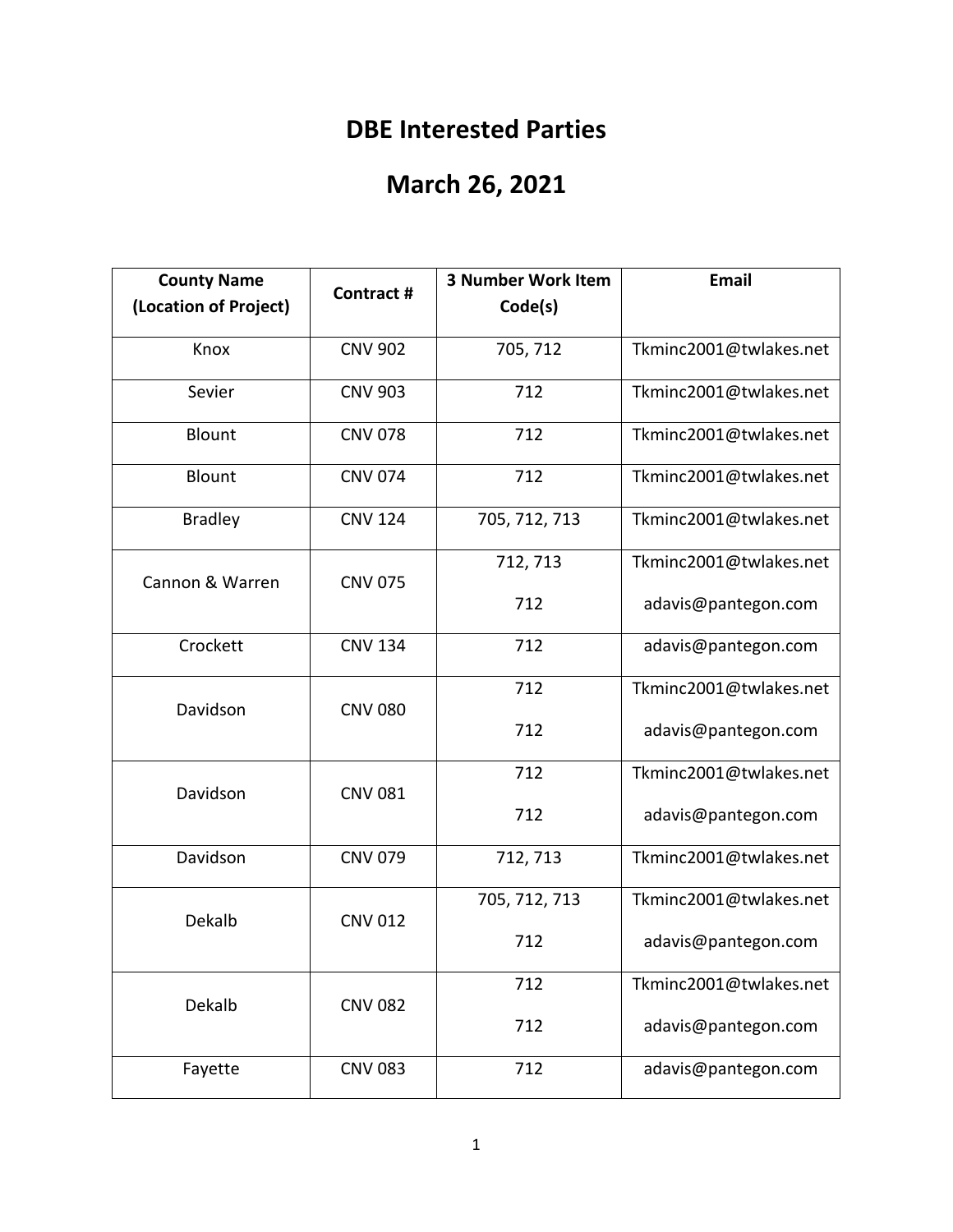| <b>County Name</b>    | Contract #     | <b>3 Number Work Item</b> | <b>Email</b>           |
|-----------------------|----------------|---------------------------|------------------------|
| (Location of Project) |                | Code(s)                   |                        |
| Fentress              | <b>CNV 126</b> | 712                       | adavis@pantegon.com    |
| Giles                 | <b>CNV 091</b> | 712                       | Tkminc2001@twlakes.net |
| Grundy                | <b>CNV 085</b> | 712                       | Tkminc2001@twlakes.net |
| Hamilton              | <b>CNV 087</b> | 712, 713                  | Tkminc2001@twlakes.net |
|                       |                | 712                       | adavis@pantegon.com    |
| Hamilton              | <b>CNV 088</b> | 712                       | adavis@pantegon.com    |
| Hardin                | <b>CNV 089</b> | 712                       | adavis@pantegon.com    |
| Henry                 | <b>CNV137</b>  | 712                       | adavis@pantegon.com    |
| Jackson               | <b>CNV 121</b> | 712                       | Tkminc2001@twlakes.net |
|                       |                | 712                       | adavis@pantegon.com    |
| Knox                  | <b>CNV 061</b> | 705, 712                  | Tkminc2001@twlakes.net |
| Knox                  | <b>CNV 092</b> | 712                       | Tkminc2001@twlakes.net |
| Knox                  | <b>CNV 133</b> | 712, 713                  | Tkminc2001@twlakes.net |